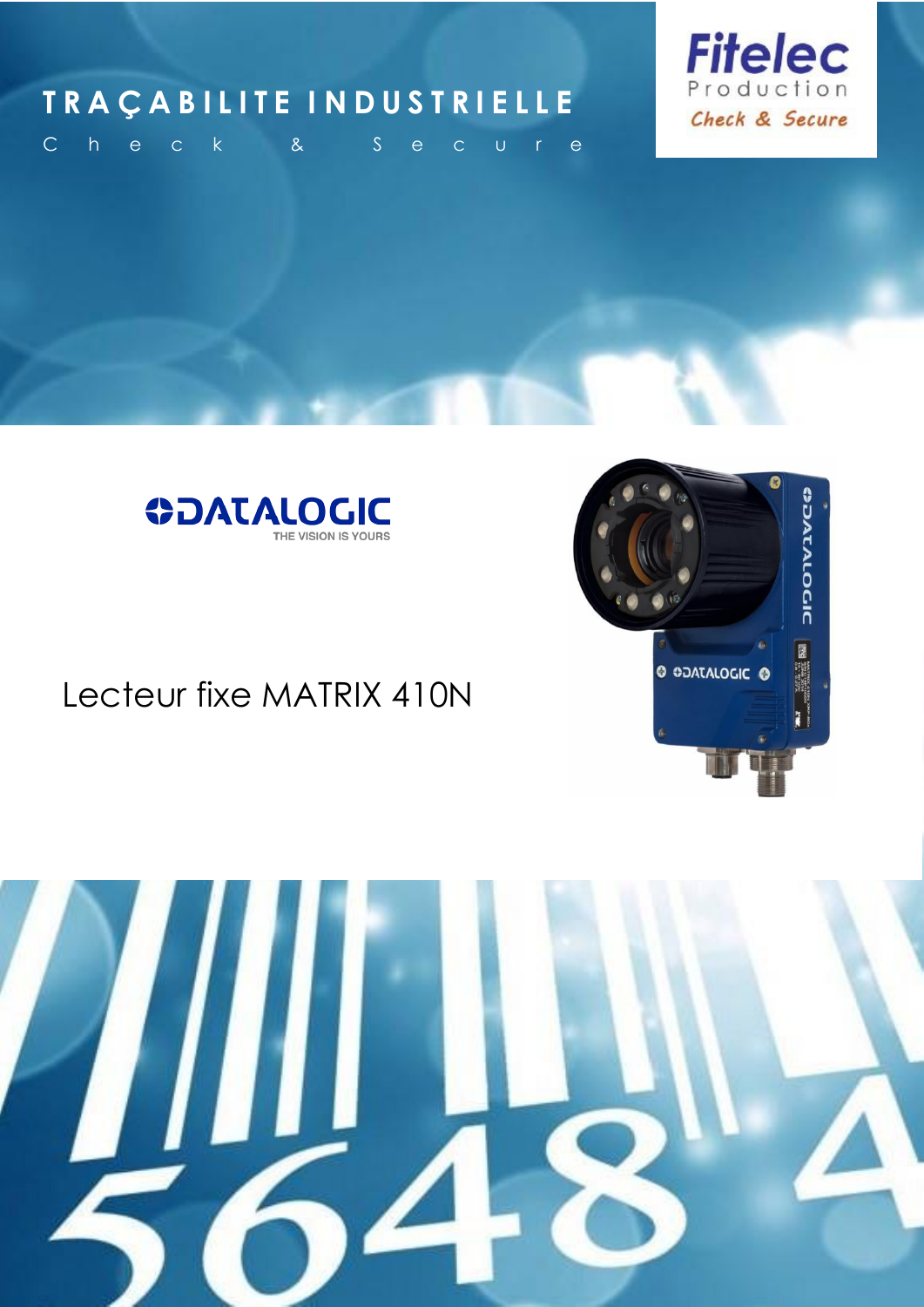# MATRIX410N™

## **ODATALOGIC**

Matrix 410N™ is an industrial 2D imager purpose-built for the most complex traceability applications in material handling and logistics, equipped with an ultra-fast image sensor that performs at 2.0 megapixels with a frame rate of 45 frames per second.

The Matrix 410N™ offers multiple communication options for increase flexibility and cost-effectiveness. The industrial imager offers Ethernet connectivity embedded, including standard communication such as TCP/IP, HTTP, FTP, as well as common industrial fieldbus communication protocols, like PROFINET IO, EtherNet/IP, Modbus TCP/IP.

Inadditiontoflexibility,Matrix410N™isequippedwithfeatures for increased ease of use and configurability, with the option for a single or multi-device layout for scanning over large areas or multiplesigns.

Powered by DL.CODE, Matrix 410N™ software offers an easy-to-use graphical user interface, while supporting in-line monitoring functionality, including liveimagedisplay, reading statistics and diagnostics. The Matrix 410N™ also has image savingcapabilityforreadingcasereview,suchasnoreads, storing up to 3,000 images either onboard or at an external FTP client.

The embedded laser aimer and the patented Green Spot projected onto the scanning area - offers the user a quick scanning area determination and to easily acknowledge a readingwithoutanyexternalaccessoryorsoftware.

#### **HIGHLIGHTS**

- •Patented ultra-fast strobed lighting with stable effect for operator
- •Patent Pending Packtrack 2D for short object gapping in sortation applications
- Embedded Ethernet connectivity, with common protocol support: PROFINET IO, ETHERNET/IP, TCP/IP,FTP, HTTP
- •Onboardimagestoragesavingupto3,000image(scaled)
- •External connection box with parameter back up memory and display
- •Increasedflexibility withsingle reading pointormultiple device cluster with easy configuration
- Laser pointing system, good read Green Spot, focusing aiming system
- •Remote, web-based WebSentinel software with image archiving database



#### **APPLICATIONS**

- **Distribution & Retail •** Automotive
- Manual Presentation
- Small Objects Sorting
- Totes content scannina
- **Warehouse**
	- multi-side scanning -End of line, Carton/<br>objects, single or
- 
- assembly - Part traceability in
- Medical & Pharmaceutical
- retrieval - Automated storage/
- 



**Distribution & Retail** 

**Warehouse**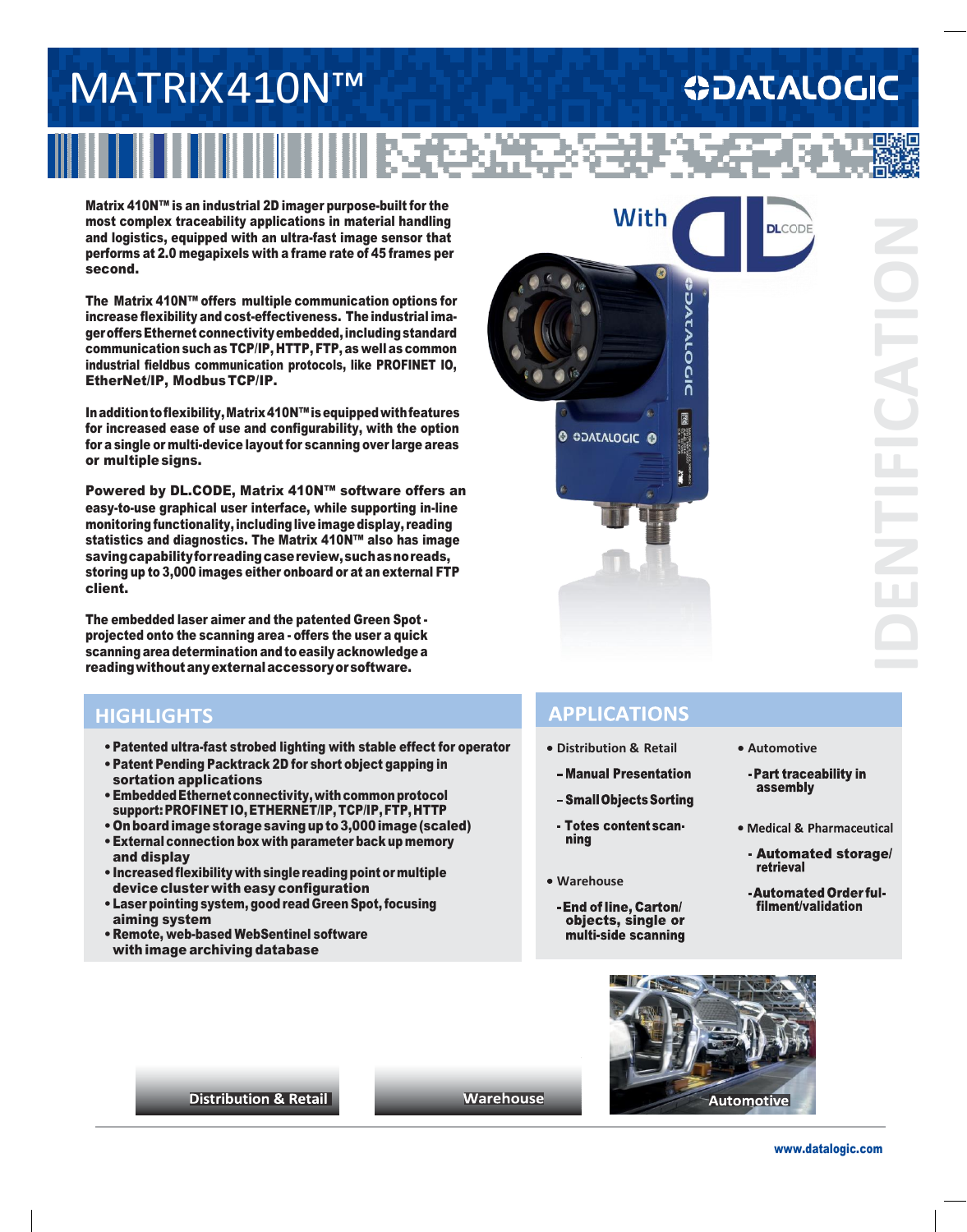## MATRIX410N™

#### **TECHNICAL DATA**

|                                  | PHYSICAL CHARACTERISTICS                                                                                                                                       |                             |  |
|----------------------------------|----------------------------------------------------------------------------------------------------------------------------------------------------------------|-----------------------------|--|
| <b>Dimensions</b>                | 123 x 60.5 x 87 mm $(4.84 \times 2.38 \times 3.42)$ in) with protective lens cover                                                                             |                             |  |
| Weight                           | 482 g (17 oz.) with lens and internal illuminator                                                                                                              |                             |  |
| <b>Case material</b>             | <b>Aluminum</b>                                                                                                                                                |                             |  |
| <b>Operating temperature</b>     | 0° to + 50 °C (32 to 122°F)                                                                                                                                    |                             |  |
| <b>Storage temperature</b>       | -20 to 70 °C (-4 to 158 °F)                                                                                                                                    |                             |  |
| <b>Humidity</b>                  | 90% non condensing                                                                                                                                             |                             |  |
| <b>Protection class</b>          | <b>IP67</b>                                                                                                                                                    |                             |  |
|                                  | <b>PERFORMANCE</b>                                                                                                                                             |                             |  |
| <b>Optical features</b>          | <b>MATRIX 410N -5xx-xxx</b>                                                                                                                                    | <b>MATRIX 410N -7xx-xxx</b> |  |
|                                  | SXGA (1280 x 1024)                                                                                                                                             | <b>UXGA (1600 x 1200)</b>   |  |
|                                  | <b>CMOS sensor</b>                                                                                                                                             | <b>CMOS sensor</b>          |  |
| <b>Frame rate</b>                | 60 frames/s                                                                                                                                                    | 45 frames/s                 |  |
| <b>Reading angles</b>            | Max. Pitch: ± 35°; Tilt: 0-360°                                                                                                                                |                             |  |
| <b>Readable symbologies</b>      | 1D and Stacked: IL 2/5, Code 128, Code 39, EAN/UPC, PDF417, Micro PDF417, Pharmacode, GS1 DataBar (RSS) family, and many more                                  |                             |  |
|                                  | 2D: Data Matrix, QR Code, Micro QR, Maxicode, Aztec                                                                                                            |                             |  |
|                                  | Postal: Royal Mail, Japan Post, Planet, Postnet and many more                                                                                                  |                             |  |
| <b>Communication interface</b>   | RS232 + RS232/RS422/RS485 up to 115.2 Kbit/s                                                                                                                   |                             |  |
|                                  | Ethernet IEEE 802.3 10 Base T and IEEE 802.3U 100 BaseTX compliant                                                                                             |                             |  |
|                                  | <b>ID-NET™ port up to 1 Mbps</b>                                                                                                                               |                             |  |
| <b>Connectivity modes</b>        | Pass Through, Master/Slave, Ethernet point to point                                                                                                            |                             |  |
| <b>Digital inputs</b>            | 2 opto-isolated. Polarity insensitive and SW Programmable.                                                                                                     |                             |  |
| <b>Digital outputs</b>           | 3 SW programmable PNP/NPN ( short circuit protection ). OUT3 programmable as input<br>Output current 100 mA max, Saturation voltage $\leq$ 3 V $\omega$ 100 mA |                             |  |
| <b>Programming method</b>        | X-PRESS™ Human Machine Interface                                                                                                                               |                             |  |
|                                  | Windows™ based SW (DL.CODE™) Ethernet link                                                                                                                     |                             |  |
| User interface                   | X-PRESS™ Human Machine Interface                                                                                                                               |                             |  |
|                                  | Beeper, Programmable Push Button, LEDs (Status, Com, Trigger, Good, Ready, Power on, Network presence, Good read Spot)                                         |                             |  |
| <b>Code quality verification</b> | AIM DPM, ISO/IEC 15415, ISO/IEC 15416, ISO/IEC 16022, ISO/IEC 18004, AS9132A                                                                                   |                             |  |
|                                  | <b>ELECTRICAL CHARACTERISTICS</b>                                                                                                                              |                             |  |
| <b>Power supply</b>              | 10 to 30 VDC                                                                                                                                                   |                             |  |
| <b>Power consumption</b>         | 8 W max; 5W typical                                                                                                                                            |                             |  |

#### **MODELS AND ACCESSORIES**

|                                          | P/N       | <b>DESCRIPTION</b>                              |
|------------------------------------------|-----------|-------------------------------------------------|
| <b>Matrix 410N</b><br><b>Reader Body</b> | 937401082 | <b>MATRIX 410N 500-010 1.3MP-60FPS-ETH</b>      |
|                                          | 937401083 | <b>MATRIX 410N 700-010 2.0MP-45FPS-ETH</b>      |
| <b>Focusing Lenses</b>                   | 93ACC1793 | <b>LNS-1006 6MM C-MOUNT LENS</b>                |
|                                          | 93ACC1794 | <b>LNS-1109 9MM C-MOUNT LENS</b>                |
|                                          | 93ACC1795 | <b>LNS-1112 12,5MM C-MOUNT LENS</b>             |
|                                          | 93ACC1796 | <b>LNS-1116 16MM C-MOUNT LENS</b>               |
|                                          | 93ACC1797 | <b>LNS-1125 25MM C-MOUNT LENS</b>               |
|                                          | 93ACC1798 | <b>LNS-1135 35MM C-MOUNT LENS</b>               |
|                                          | 93ACC1799 | <b>LNS-1150 50MM C-MOUNT LENS</b>               |
|                                          | 93A401019 | <b>LT-001 INTERNAL LT RED NARROW ANGLE</b>      |
|                                          | 93A401020 | <b>LT-002 INTERNAL LT RED WIDE ANGLE</b>        |
|                                          | 93A401021 | <b>LT-003 INTERNAL LT WHITE NARROW ANGLE</b>    |
|                                          | 93A401023 | <b>LT-005 INTERNAL LT BLUE FOR DPM</b>          |
| <b>Internal Lighting modules</b>         | 93A401022 | <b>LT-004 INTERNAL LT WHITE WIDE ANGLE</b>      |
|                                          | 93A401024 | <b>LT-006 INTERNAL LT RED SUPERNARROW ANGLE</b> |
|                                          | 93A401030 | <b>LT-007 INTERNL LT RED SUPERNAR+LASER P</b>   |
|                                          | 93A401026 | <b>LT-010 HI POWER LT BLUE SUPERNARROW</b>      |
|                                          | 93A400031 | <b>LT-011 HI POWER LT RED SUPERNARROW</b>       |

Rev. 00, 02/2015



Product and Company names and logos referenced may be either trademarks or registered trademarks of their respective companies. Wereserve theright tomake modifications andimprovements.

[www.datalogic.com](http://www.datalogic.com/)